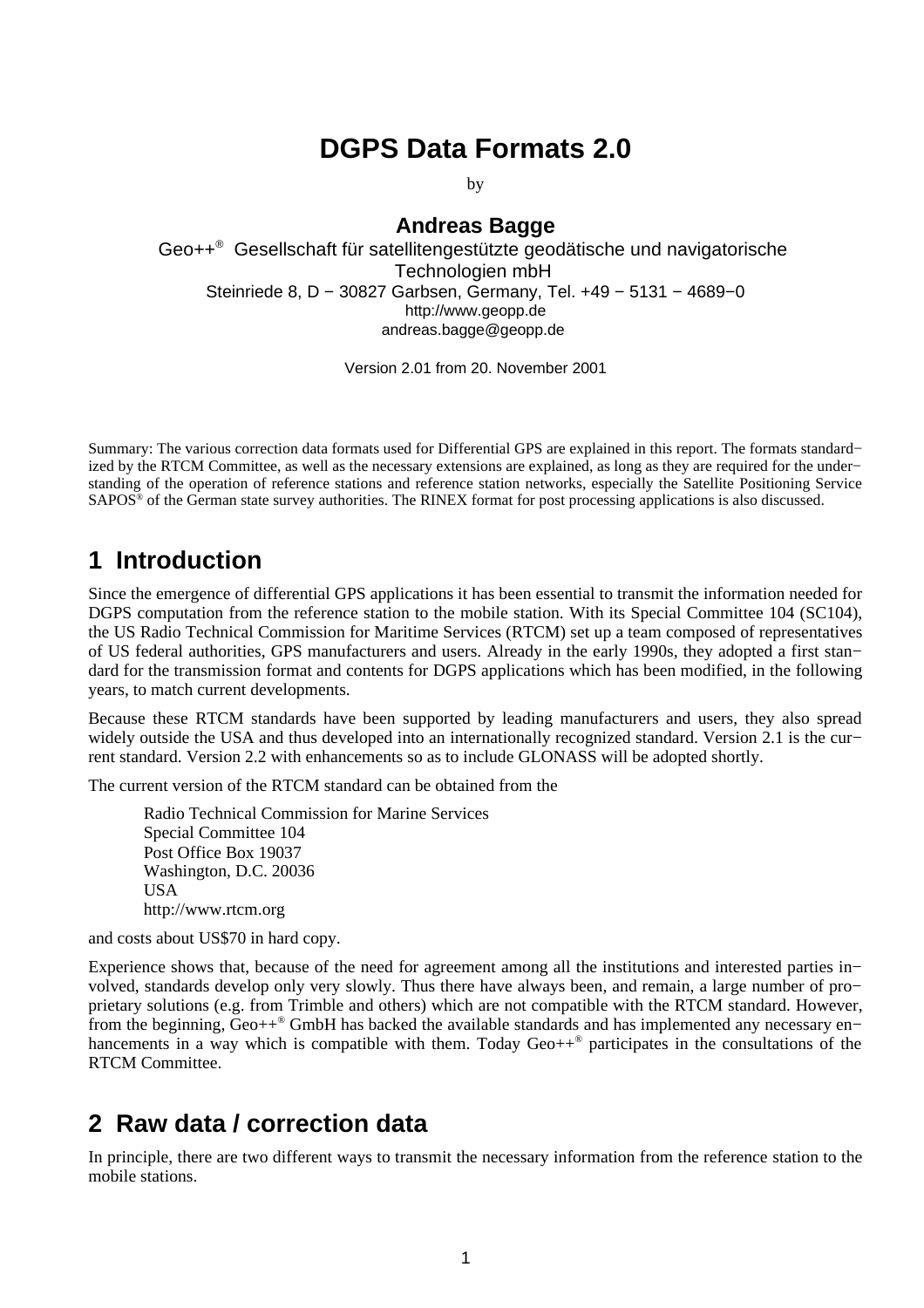The most obvious possibility is the transmission of the raw data in its original form generated by the receiver at the reference station (original observation data). Apart from the obvious advantage that little or no calculation is needed at the reference station, with this form of data it is also relatively easy to use the existing algorithms and GPS post−processing programs for real−time processing, because only slight modifications are needed. How− ever, much additional information, from precise reference station coordinates to the antenna types used, must be supplied to the mobile station.

The other possibility is to supply the necessary information by transmitting only the corrections compared with a theoretical value rather than the original observations. With knowledge of the reference station coordinates and the satellite positions, ranges can be calculated for each of the satellites (neglecting orbit, clock and propa− gation errors, SA effects, etc.). The differences from the actually measured distances yield, in simplified terms, the correction values which can then be transmitted to the mobile station.

However, this second method generates increased computation workload at the reference station and demands appropriate algorithms able to handle the correction data at the mobile station. Nevertheless, correction data has numerous advantages compared with raw data. On the one hand, correction data formats call for significantly less space than raw data because the number of significant digits needed is less. On the other hand, the correc− tion data is independent of specific reference station parameters, which means that there is no need for the mo− bile station to know the exact reference station coordinates or antenna parameters. Another advantage is that in− dividual corrections at the reference station, e.g. for azimuth− and elevation−dependent antenna phase centers or for multi−path effects, can be very easily incorporated. More sophisticated models, such as the concept of networked reference stations, cannot be employed at all without correction data.

For DGPS applications, the use of correction data has generally gained acceptance. Probably because it was easier for them to implement, most GPS manufacturers at first adopted the raw data format for PDGPS applica− tions. For its PDGPS solution, Geo++ ® GmbH recognized the advantages of correction data early on, and since 1994 has implemented the correction data format even for carrier phase operations. In the meantime, other manufacturers also appear to have seen its advantages so that an increasing number of implementations using correction data format are coming onto the market.

#### **3 The RTCM Data Format**

RTCM data is transmitted as a continuous binary data stream. Typically, a complete RTCM data record is transmitted within one second. RTCM compresses the various contents of a data record in several message types.

| Message 1 |  |
|-----------|--|
| Message 2 |  |
| $\cdots$  |  |
| Message n |  |

Table 1 RTCM record, divided into multiple Messages

Every message within a data record comprises a message header and a message body.

| Message-Header |  |
|----------------|--|
| Message-Body   |  |

Table 2 RTCM message, divided into header and body

The message type, time information (albeit ambiguous), the reference station ID, the length of the message and further information such as the monitoring status, are all coded in the header. The body comprises the relevant operational data for every data type. The length of a message depends on the data type.

Header and body are protected by parity bits, permitting the relatively reliable recognition of transmission er− rors.

An RTCM data record does not necessarily have to include every message type. Some message types must be sent every second, others are automatically sent at defined times or at any desired interval. If a complete RTCM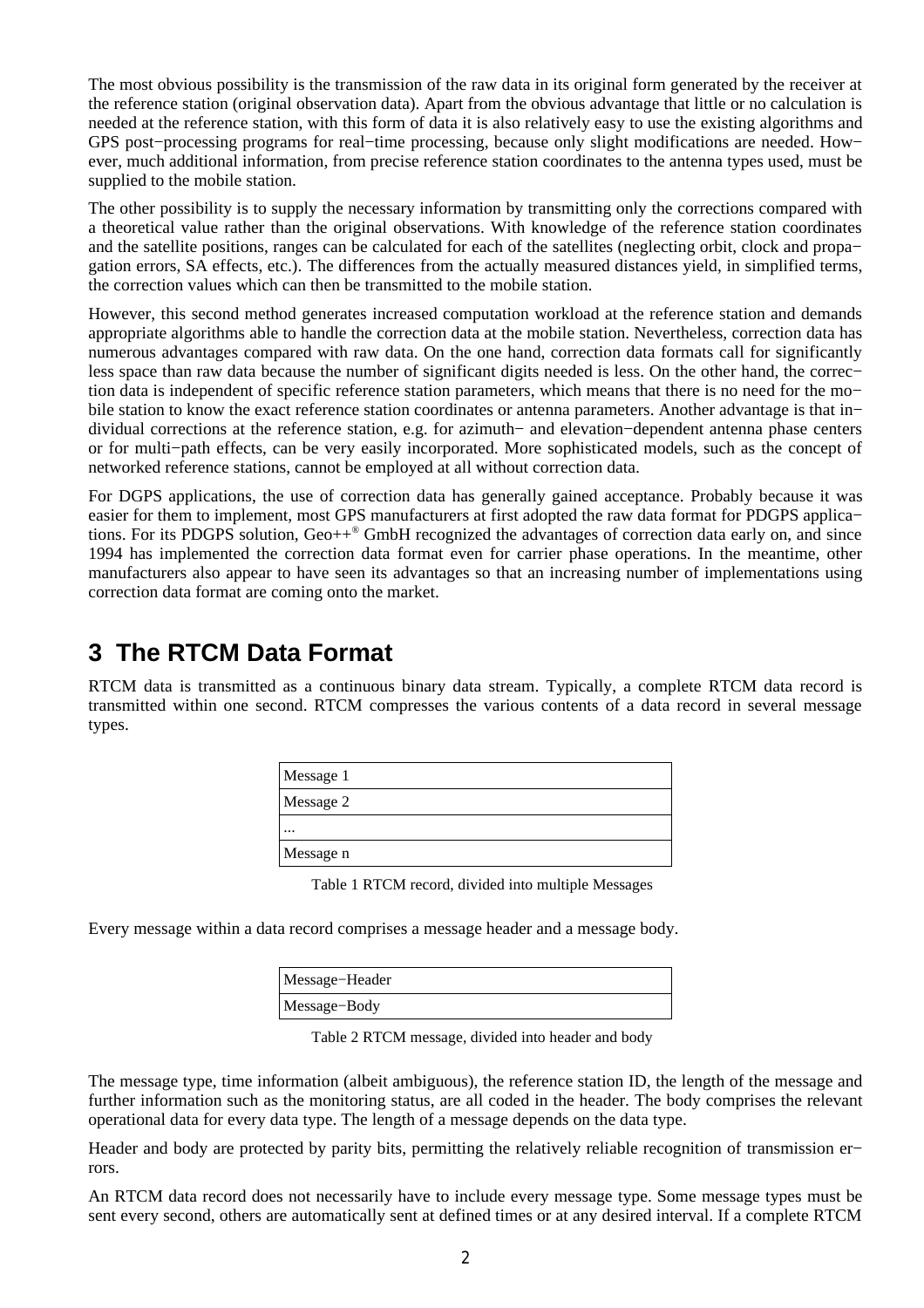data record is shorter than the sending interval, no data will normally be sent during the remainder of the inter− val.

Because of the real−time requirement, and in case of restricted bandwidth of the transmission channel, there is normally no point in repeating incomplete or defective data records. Instead, it is better to wait for the next data record.

# **4 Update Rate**

An important criterion for the choice of transmission channels is the required update rate with which a complete RTCM data record must be transmitted. For static applications (point positioning), update rates of several sec− onds are permissible although they should be as short as possible to ensure rapid progress of the work. For kinematic applications with a mobile antenna (sea, air and land navigation as well as setting out), an update rate of at least one data record per second is necessary because of the dynamic behavior involved. A slower update rate will yield a poorer accuracy.

## **5 RTCM−2.0**

Version 2.0, which is important for DGPS applications, was adopted by the RTCM committee in 1990. It com− prises all necessary information to provide correction data and some additional information for DGPS applica− tions.

| <b>Type</b>   | <b>Content</b>                                                                                                                                                                                | <b>Frequency</b>                         |
|---------------|-----------------------------------------------------------------------------------------------------------------------------------------------------------------------------------------------|------------------------------------------|
| 1             | Differential corrections for code observations                                                                                                                                                | in every record,                         |
|               |                                                                                                                                                                                               | typically once per second                |
| $\mathcal{P}$ | Delta corrections.                                                                                                                                                                            | automatically with each ephemeris shift, |
|               | describe differences in the correction data on transition be-<br>tween ephemeris records, because reference station and<br>mobile station may make the transfer with a gap of some<br>seconds | e.g. for each change of hour             |
| 3             | coordinates of the reference station                                                                                                                                                          | as required,                             |
|               |                                                                                                                                                                                               | typically at intervals of about 1 minute |
| 16            | any desired alphanumeric text,                                                                                                                                                                | as required,                             |
|               | e.g. name and tel. no. of the reference station                                                                                                                                               | e.g. every 10 minutes                    |
| 59            | user-defined message type,                                                                                                                                                                    | as required                              |
|               | any further data, packed in a user-defined format, e.g. to<br>provide additional information or a higher accuracy                                                                             |                                          |

Amongst the message types defined in RTCM 2.0, the following are important for the SAPOS service:

Table 3 RTCM−2.0 message types, relevant to DGPS

RTCM Version 2.0 includes numerous other message types which are important chiefly for special (e.g. mari– time) applications.

The DGPS accuracy achievable with RTCM Version 2.0 is about 1 meter. RTCM 2.0 does not contain any car− rier phase information so no RTK applications are possible with this version. Thus, RTCM 2.0 is mainly of in− terest for navigation applications.

If the corrections for all available satellites are to be transmitted, a complete RTCM 2.0 data record will take about 1200 Bits.

Under the SAPOS concept of the AdV (Association of German State Survey Departments), RTCM 2.0 is trans− mitted within the framework of the EPS service indirectly via the RASANT format (see below) through RDS and through VHF radio transmission as part of the RTCM−AdV format.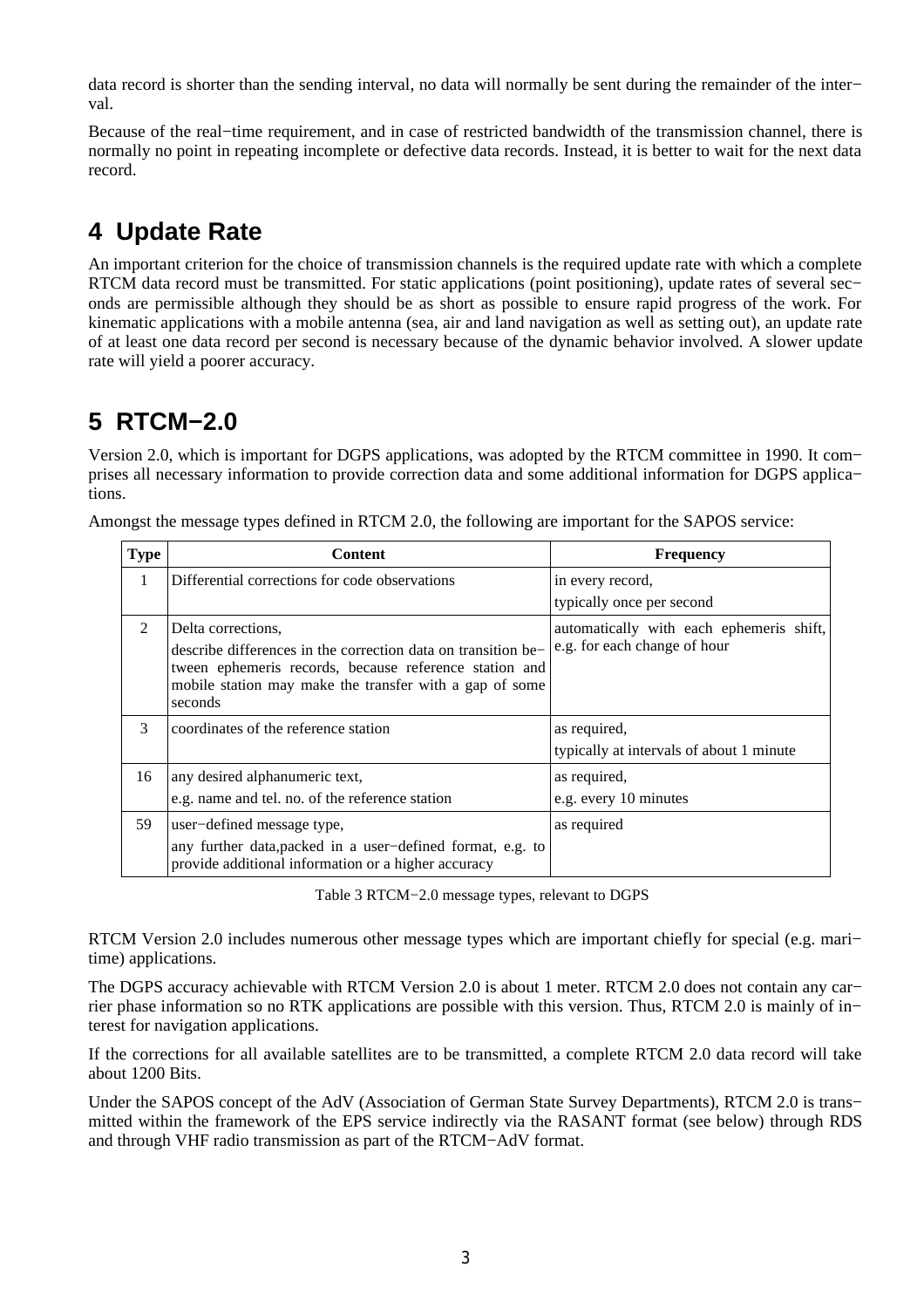## **6 RTCM−2.1**

With the emergence of the first PDGPS applications based on centimeter accuracy carrier phase solutions, in 1993 the RTCM committee developed version 2.1 of the RTCM standard. The full content of RTCM 2.0 was retained in RTCM 2.1. The important enhancements consisted of some new message types permitting the trans− mission of the information needed for PDGPS carrier phase solutions.

| Type          | Content                                             | Frequency                                                                 |
|---------------|-----------------------------------------------------|---------------------------------------------------------------------------|
| 1             | as in RTCM 2.0                                      | as in RTCM 2.0                                                            |
| $\mathcal{P}$ | as in RTCM 2.0                                      | as in RTCM 2.0                                                            |
| 3             | as in RTCM 2.0                                      | as in RTCM 2.0                                                            |
| 16            | as in RTCM 2.0                                      | as in RTCM 2.0                                                            |
| 18            | carrier phase raw data<br>for PDGPS applications    | in every record, typically once per second<br>(where type 20 is not used) |
| 19            | code phase raw data<br>for PDGPS applications       | in every record, typically once per second<br>(where type 21 is not used) |
| 20            | carrier phase corrections<br>for PDGPS applications | in every record, typically once per second<br>(where type 18 is not used) |
| 21            | code phase corrections<br>for PDGPS applications    | in every record, typically once per second<br>(where type 19 is not used) |
| 59            | as in RTCM 2.0                                      | as in RTCM 2.0                                                            |

Table 4 RTCM−2.1 message types, relevant to PDGPS

For PDGPS applications, either message type 18 (carrier phase raw data)or, preferably, message type 20 (carrier phase corrections) must be transmitted. The advantages of correction data over raw data have already been de− scribed above.

The information about the code phases (message types 19 and 21) improves the accuracy of the information transmitted in message type 1 and is especially useful for rapid mobile PDGPS solutions. This should therefore also be transmitted, at least for the L1 code observations.

The required data volume for a complete RTCM 2.1 data record with twelve GPS satellites available simultane− ously is more than 4800 bits. Unfortunately, correction data types 20 and 21 have been defined with the same internal structure as the raw data types 18 and 19, so the advantage of the smaller data volume of correction data has not been exploited in the RTCM 2.1 format.

With RTCM 2.1 correction data, an accuracy of one centimeter or better can be achieved. However, the achiev− able accuracy depends strongly on the distance, such that the accuracy decreases by a factor of about 1ppm of the distance from the reference station.

With RTCM 2.1 raw data, the accuracy is slightly lower because the additional information necessary for the processing of raw data cannot be transmitted in RTCM 2.1 with the required accuracy. The number of digits for reference station coordinates in RTCM message type 3 restricts the resolution to 1 cm, so an error of up to 5 mm may occur in each coordinate direction. With the concept of correction data, this error effect is eliminated because correction data is invariant in relation to reference station coordinates.

A required update rate of one data record per second demands a transmission rate of 9600 bits per second. Of− ten, baud rates of only 2400 bits per second are available (e.g. with VHF radio transmission), so the RTCM 2.1 format is not operable everywhere without restriction. However, it is the only internationally recognized stan− dard for PDGPS real−time applications.

RTCM 2.1 is made available to mobile PDGPS users by the AdV through its SAPOS program, within the HEPS service, by means of the SAPOS decoder box or SMARTgate communication device (see below).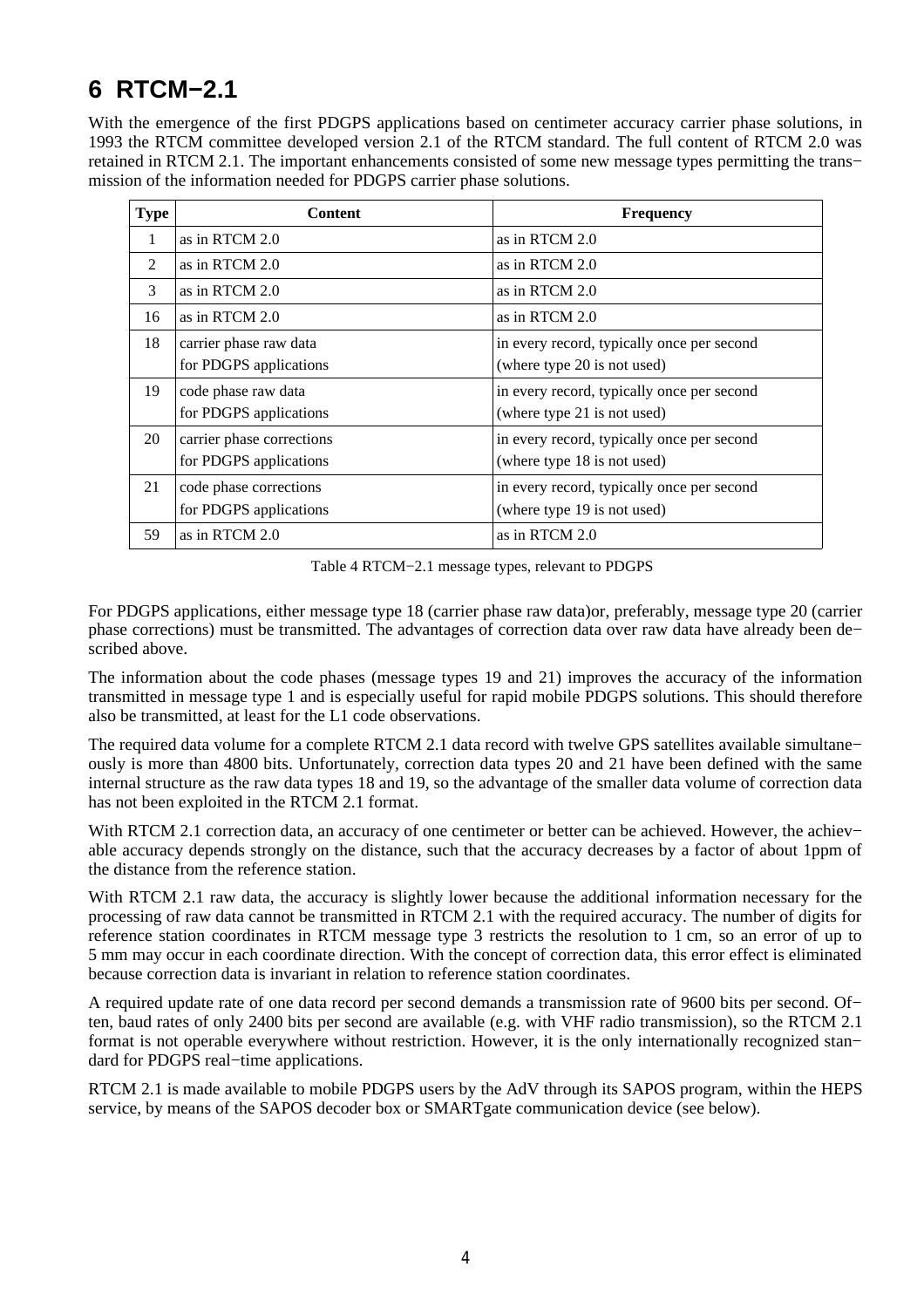# **7 RTCM−2.2**

Version 2.2 of the RTCM standard was published at January 15<sup>th</sup>, 1998 by the RTCM committee. Compared with RTCM 2.1, this version will include some enhancements and allows the exploitation of satellites of the Russian GLONASS satellite navigation system.

Differential GLONASS corrections are stored in message type 31, which is construced similar to message type 1 for DGPS. More precise GLONASS observations and corrections are transmitted like their GPS pendants in the message types 18/19 rsp. 20/21. To differentiate against GPS there is a special flag in each of these mes− sages. Additionally, RTCM−2.2 defines with the message types 32 to 36 some more message types special for GLONASS, which are of no importance for geodetic applications.

Unfortunately the message types 18 to 21 are not fully compatible to version 2.1, therefore there may under cir− cumstances arise problems in the combination of RTCM−2.1 and RTCM−2.2 reference stations and rover.

In principle, the intended consideration of datum parameters in RTCM 2.2 is welcome from the point of view of geodetic applications. Unfortunately, it apparently fails to provide the resolution needed to achieve centimetre accuracy.

All in all. RTCM 2.2 will not immediately affect the AdV SAPOS concept. As soon as developments (e.g. GLONASS) demand it, the features of RTCM 2.2 will be used.

#### **8 RTCM−2.3**

In spring 2001 the final version 2.3 of the RTCM standard has been published.

For geodetic applications the definition of antenna types (message type 23) and of the antenna reference point ARP (message type 24) may become interesting.

The message types 18−21 are mostly compatible to RTCM−2.2, there are some clarifications that should for the future a better compatibility between implementations of different manufacturers.

## **9 RTCM−3.0**

The next RTCM version 3.0 will probably bring the possibility to transmit the results of networking reference stations in well defined message types. Since RTCM is designed exclusively for broadcast distribution of cor− rection data, only broadcast capable data formats can be considered. This could be e.g.:

- representation models (like e.g. Geo++® FKP "Flächenkorrekturparameter")
- complete system state of a Geo++<sup>®</sup> GNSMART network solution
- grid models for virtual reference stations along a fixed raster.

Which model will be included in the RTCM standard is currently under discussion.

#### **10 RTCM++**

The RTCM++ format was developed in 1993 by Geo++ ® GmbH to overcome the shortcomings of RTCM 2.1, especially with regard to accuracy and to the data volume of the information transmitted.

RTCM++ makes use of the existing redundancy in the correction data under RTCM 2.1 as well as special algo− rithms to reduce and compress the data. Thus, the data content of message types 20 and 21 is reduced to a frac− tion of its original size without any loss of information. The compressed data is packed in conformance with the RTCM standard in message type 59, which is reserved for user−specific information. The remaining message types are already packed almost optimally and are therefore included in RTCM++ unchanged in comparison with RTCM 2.0 and RTCM 2.1.

| ype | Content        | Frequency        |
|-----|----------------|------------------|
|     | as in RTCM 2.0 | l as in RTCM 2.0 |
|     | as in RTCM 2.0 | l as in RTCM 2.0 |
|     | as in RTCM 2.0 | l as in RTCM 2.0 |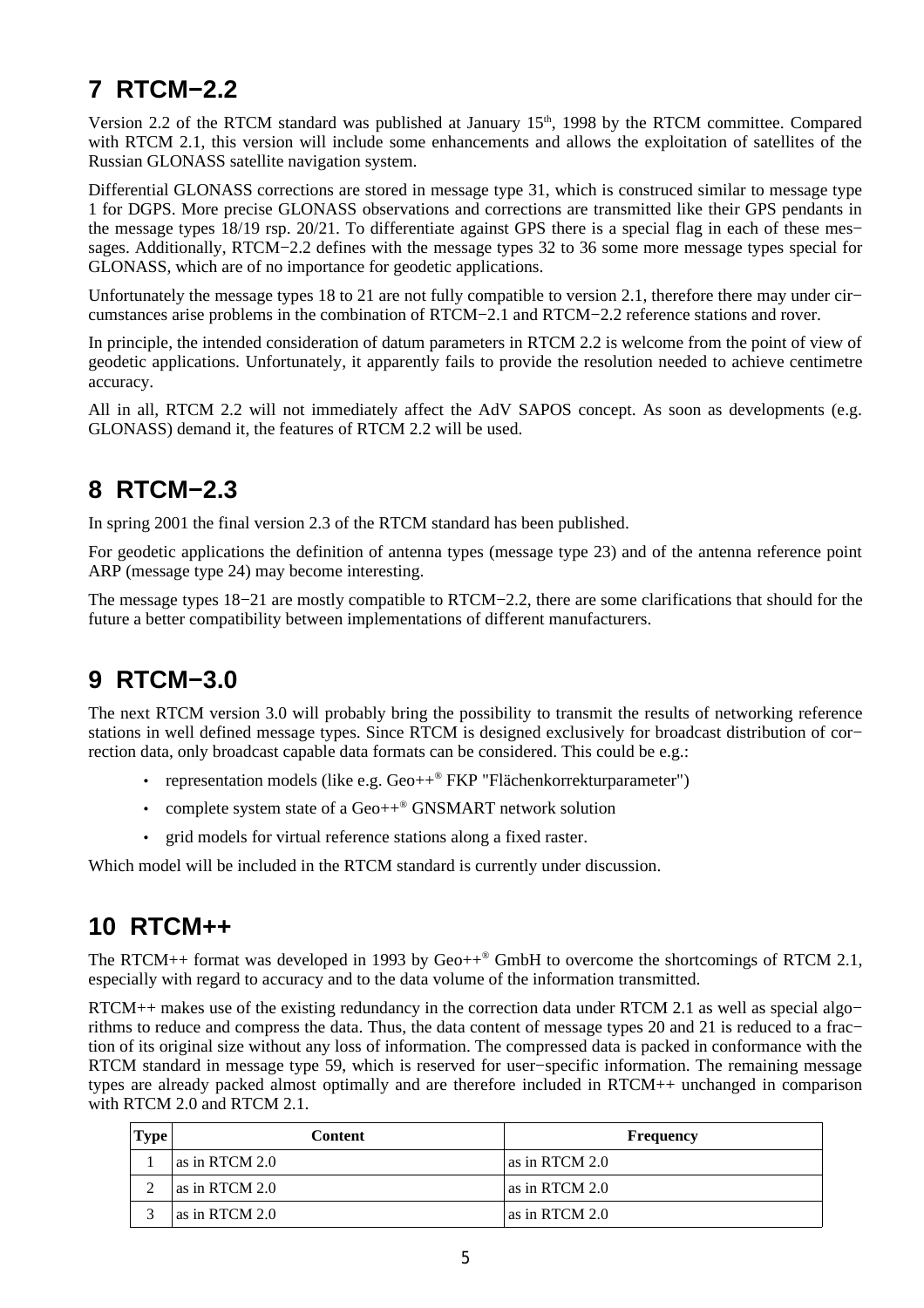| I ype | Content                                                                       | Frequency                                  |
|-------|-------------------------------------------------------------------------------|--------------------------------------------|
| 16    | as in RTCM 2.0                                                                | as in RTCM 2.0                             |
| 59    | Code and carrier phase corrections,                                           | in every record, typically once per second |
|       | identical data content to RTCM 2.1 correction data,<br>with its own subtypes: |                                            |
|       | Subtype 11, type 20                                                           |                                            |
|       | Subtype 21, type 21                                                           |                                            |
|       | Subtype n: networking parameters                                              |                                            |

Table 5 RTCM++ message types, relevant to PDGPS

Because the content of RTCM++ data is identical with RTCM 2.1 correction data, at least the same accuracy (1 centimetre or better) is achievable. The resolution of the observed quantities in RTCM++ is 1 mm, thus offering scope for improvements in accuracy in the future.

Furthermore, the use of message type 59 allows the transmission of additional information to improve accuracy. This includes especially the parameters which provide the mobile station with the results of networking of the reference stations. Thus the achievable accuracy no longer depends on distance, so that one centimeter accuracy can be guaranteed to be largely homogeneous over the whole area covered by a reference station network.

In principle, the RTCM++ format offers numerous further opportunities for special applications, for example the exploitation of mobile reference stations for the relative positioning of two moving vehicles one to the other (so−called relative DGPS or RDGPS).

The importance of the RTCM++ format for the SAPOS concept arises indirectly from the use of RTCM−AdV which has essentially been developed using RTCM++ (see RTCM−AdV).

## **11 RTCM−AdV**

The RTCM−AdV format is based on the Geo++ ® GmbH RTCM++ proprietary format. This format has been provided by Geo++<sup>®</sup> to the member organizations of the Association of German State Survey Departments (AdV − Arbeitsgemeinschaft der Vermessungsverwaltungen der Bundesrepublik Deutschland) for operation within their SAPOS satellite positioning service. Compared with the RTCM++ format, the RTCM−AdV format allows additional data encryption which is controlled exclusively by the operator. These measures guarantee the independence of the RTCM−AdV format from the proprietary RTCM++ format.

By using the SAPOS "decoder box" (AdV box) or a SMARTgate communication device at the mobile station, connected between the VHF radio receiver and the PDGPS computer, correction data which fully conforms to the RTCM 2.1 standard may be reconstructed from the RTCM−AdV format. RTCM−AdV is used only for the radio transmission between reference station and mobile station. The interface to the user is the output of the SAPOS decoder box and is thus in RTCM 2.1. In this approach the information for improving accuracy which RTCM−AdV allows (e.g. networking parameters) may also be transmitted to the mobile station, ready for use by the SAPOS decoder box in generating RTCM 2.1.

#### **12 RTCM−AdV with network corrections**

In accordance with their definition already given, the correction data included in RTCM−AdV always refer to one station and contain information on this station only. To improve accuracy, homogeneity and reliability, in− formation on the linking of reference stations (for a multi−station solution) must also be included in the correc− tion data.

This additional information on reference station networking involves the computation of parameters of a two− dimensional model covering both reference and mobile stations (area correction parameters − Flächenkorrek− turparametern (FKP)) and packed in a few free bits of the RTCM−AdV format. The whole format with RTCM− AdV correction data and the additional area correction parameters is called RTCM−AdV FKP, to make it clear that it is essentially the known RTCM−AdV format but that additional information is included.

Geo++<sup>®</sup> GmbH has developed a provisional specification for this format, which meets the requirements for ac– curacy and currency with as low a data volume as possible.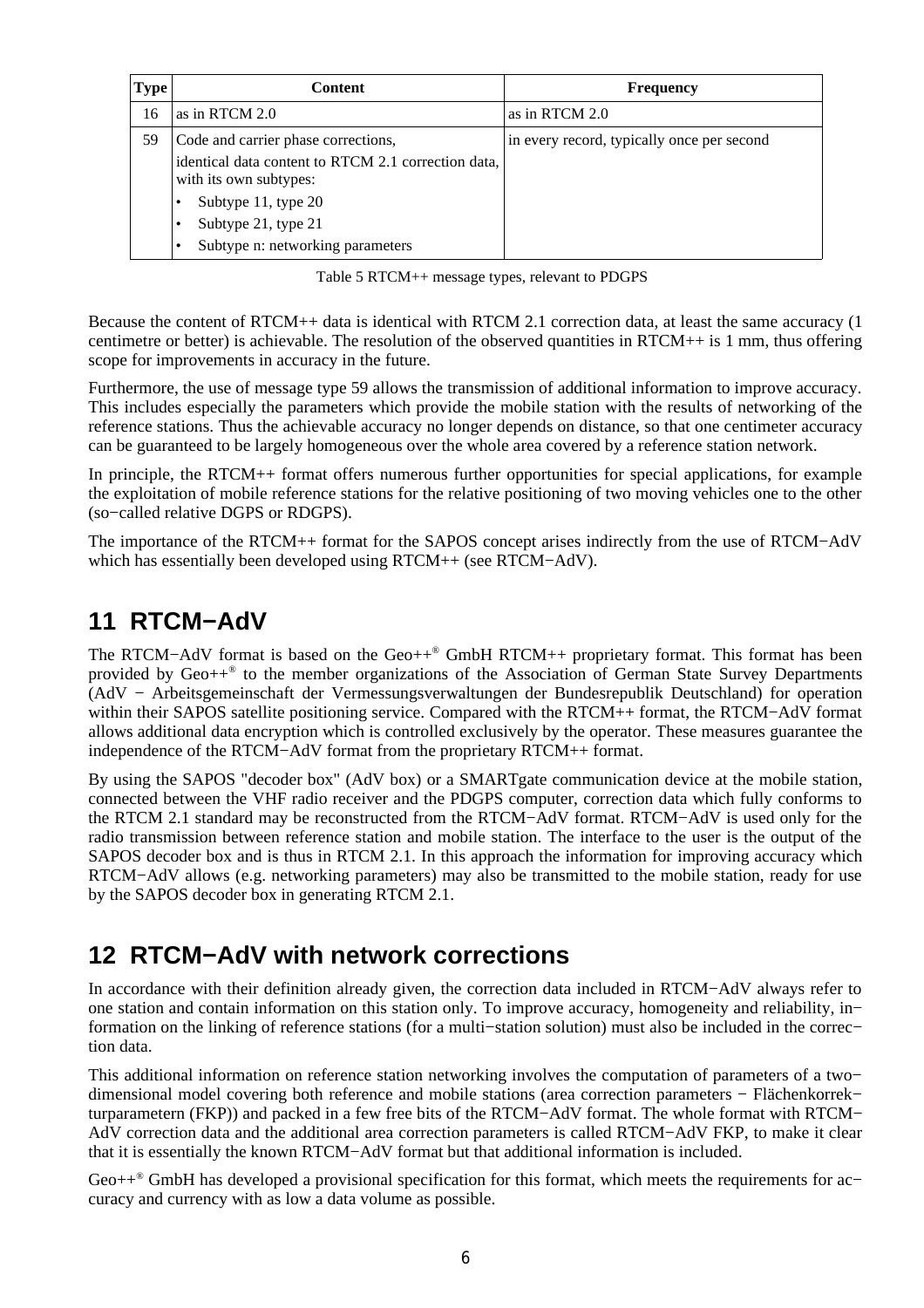This format will be especially important with future developments in communication techniques such as Digital Audio Broadcasting (DAB). This will enable a whole country or region to be supplied with one unified correc− tion data set. For this, the locally optimized correction values will be calculated at mobile stations from the uni− fied data set by means of the area correction parameters. Local VHF transmitters may thus perhaps become re− dundant.

#### **13 RTCM−RSIM**

On the basis of the RTCM message structure, some message types have been standardized through the RTCM− RSIM format (RSIM= Reference Station Integrity Monitoring) for transmission of controlling, checking and monitoring information (see for example RTCM Special Committee 104: RTCM Recommended Standards for Differential NAVSTAR GPS Reference Stations and Integrity Monitors, Future Version 1.0, Final Draft, August 10, 1993).

These message types may serve as a basis for communication between reference and monitoring stations. Some additional information, not yet (?) provided in the RTCM−RSIM format but indispensable for the efficient and complete transmission of information, has been defined by Geo++ ® GmbH in largely format−compatible en− hancements, as the so−called RSIM++ format.

## **14 RASANT**

The RASANT correction data format is one realization of RTCM 2.0 correction data for data transmission using the Radio Data System (RDS) for FM broadcasting.

RASANT is similar to RTCM−AdV. Band width problems occur with transmission through RDS. The RAS− ANT format is generated at the reference station before being passed on to the broadcasting channels. At the mobile station, an RDS decoder (in the same way as a car radio with RDS) makes the conversion back into RTCM 2.0 which may then be fed into a DGPS system. FM radios suitable for RDS are already available as PCMCIA plug−in cards.

RASANT contains additional parity bits for error detection and error correction to reduce the error proneness of the RDS channels. Because the bandwidth of an RDS channel is significantly lower than is required for RTCM 2.0, the update rate for RASANT must be reduced accordingly. Thus transmission of a complete correction data record takes several seconds.

For these reasons, RASANT can achieve an accuracy of only about 2−5 meters, thus it is significantly worse than with RTCM 2.0 using a one second update rate.

The RASANT format was first introduced in the German state "North Rhine−Westphalia" and is now available to all SAPOS operators throughout Germany.

## **15 RINEX**

Already in the 1980s, the RINEX format was defined as a receiver−independent format for GPS raw data, by agreement between various user institutions mainly in research fields. After initially hesitating for commercial reasons, all important GPS vendors now support this format.

Because of its internal structure, the use of RINEX can be recommended only for the archiving of GPS obser− vations. RINEX is not suitable for real−time applications. The most important application area is the post− processing of GPS observations. Static as well as kinematic (from version RINEX−2.0 on) observations can be stored.

RINEX is an ASCII data format with a relatively large number of redundant or superfluous characters. Typi– cally, a RINEX file can be reduced to 50% or less of its original size with simple compression algorithms. Gen− erally, RINEX files are stored on a hard disk at regular intervals of (say) ten minutes or even one hour.

A RINEX file contains one or more multiple−line headers with column−dependent contents. A code word from column 60 on describes the type of header information. The header information itself is contained in columns 1 to 59. The individual data records are stored epoch by epoch in the body of the RINEX file. Each epoch con− tains an epoch header including the GPS time, the numbers of the observed satellites and further information,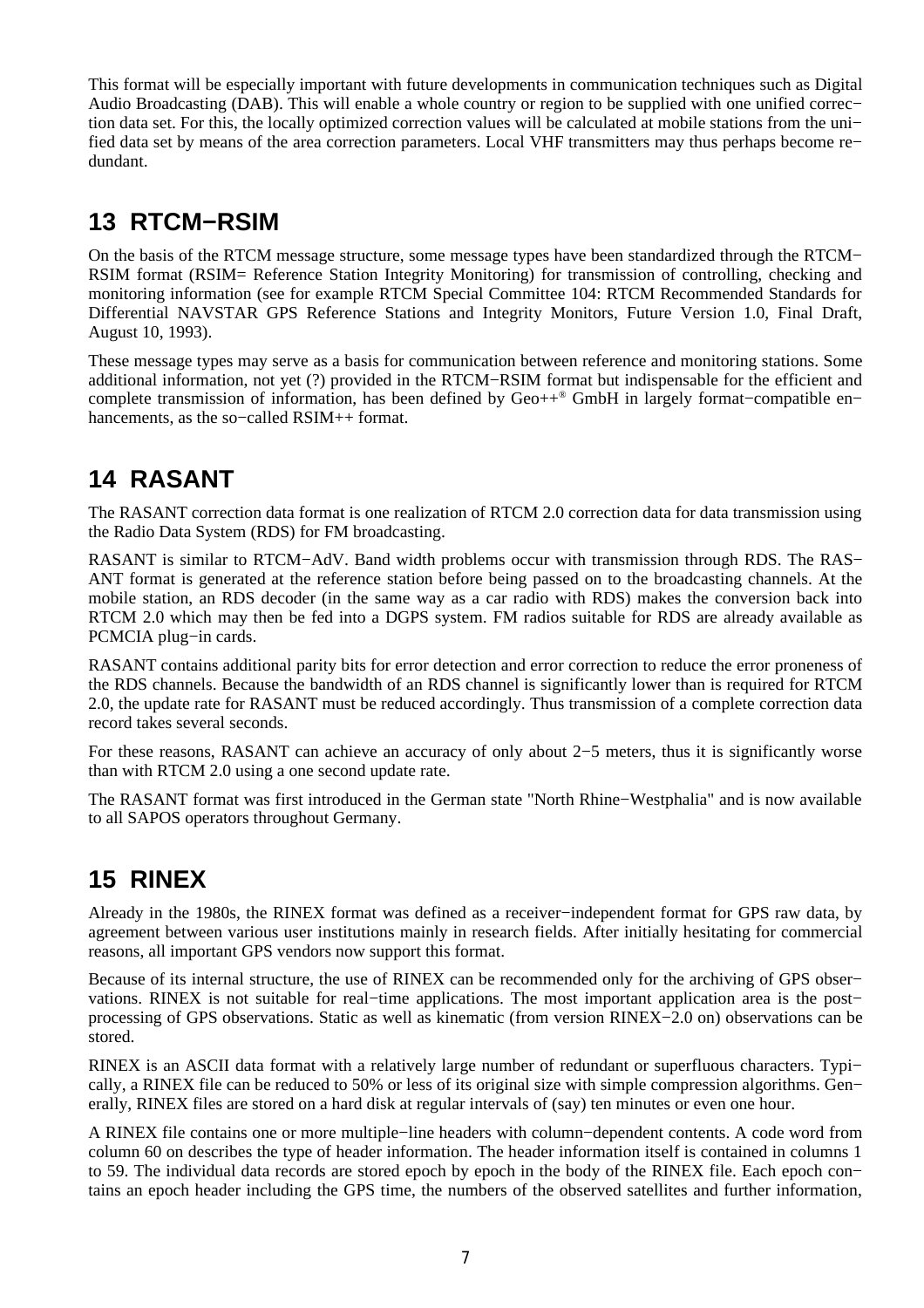followed by the code and carrier phase observations of all satellites for this epoch. For kinematic applications, other elements are added.

Detailed descriptions of the RINEX format are available in, for example:

Werner Gurtner, University of Berne (Switzerland) Gerald Mader, National Geodetic Survey (USA): Receiver Independent Exchange Format Version 2.0 Astronomisches Institut der Universität Bern, 1993 http://igscb.jps.nasa.gov/gscb/data/format/

| <b>RINEX</b> header      |
|--------------------------|
| .                        |
| epoch header             |
| observations satellite i |
| observations satellite j |
| other satellites         |
| epoch header             |
| observations satellite i |
| observations satellite j |
| other satellites         |
| other epochs             |

Table 6 Composition of a RINEX file (simplified)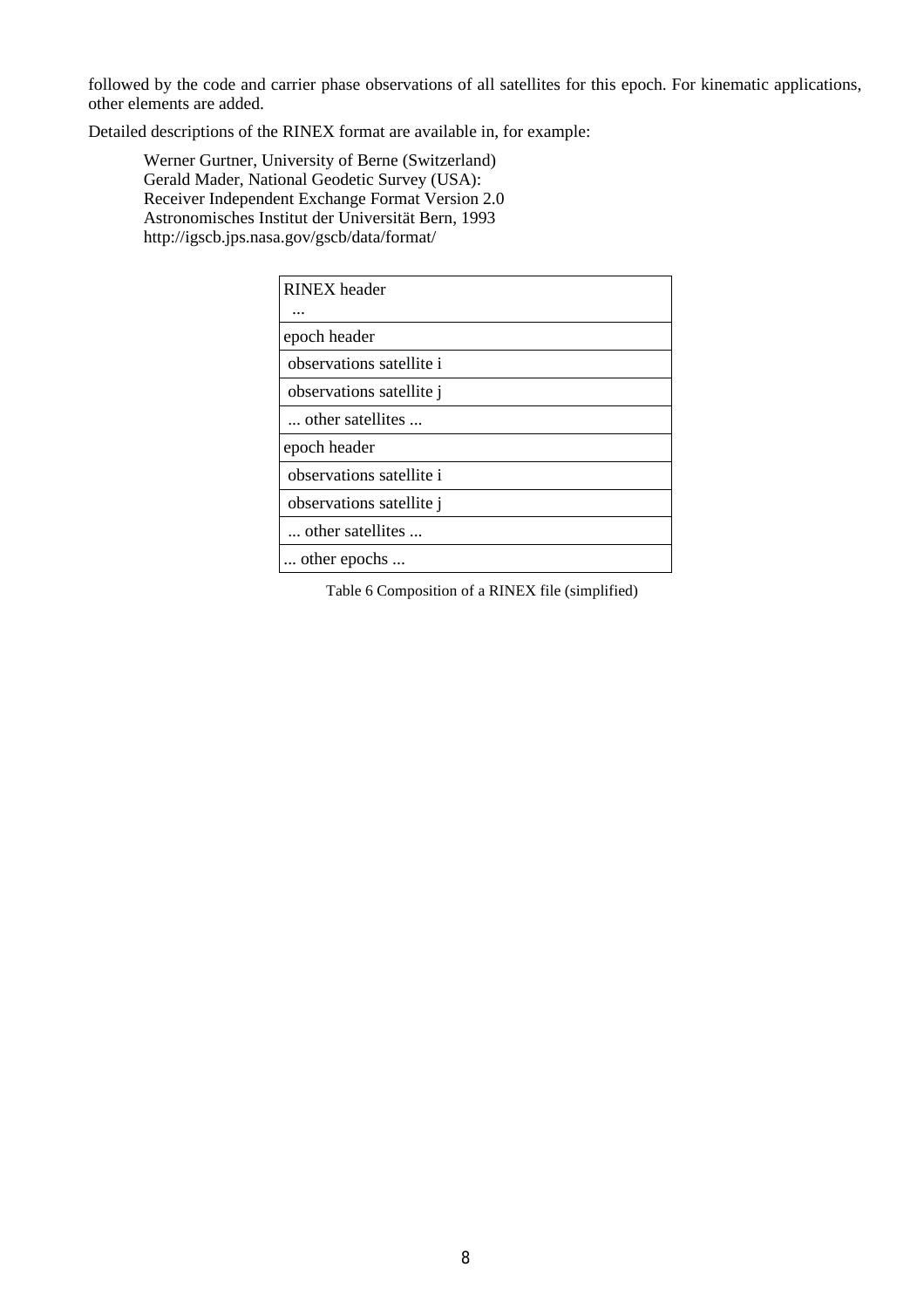2 OBSERVATION DATA 2 RINEX VERSION / TYPE DAT2RIN 2.20b akutsu 12NOV97 2:38:19 GMTPGM / RUN BY / DATE akutsu akutsu OBSERVER / AGENCY 13831 TRIMBLE 4000SSI Nav 7.09 Sig 3.03 REC # / TYPE / VERS 0 4000SE INTERNAL ANT # / TYPE 3831 MARKER NAME 3831 MARKER NUMBER -3959062.0228 3313891.4257 3732479.7078 APPROX POSITION XYZ 1.6063 0.0000 0.0000 ANTENNA: DELTA H/E/N 1 1 0 WAVELENGTH FACT L1/2 4 L1 C1 L2 P2 # / TYPES OF OBSERV 1 INTERVAL 1997 10 16 1 16 41.000000 TIME OF FIRST OBS END OF HEADER 97 10 16 1 16 41.0000000 0 7 4 6 10 19 24 26 27 27330.34610 22889087.35200 21295.70550 22889092.02740 -8360.24710 23804321.80500 -5066.81150 23804326.59840 -2870.80710 20900767.30500 -2237.66750 20900770.56340 12187.98710 23342287.63300 9496.93150 23342292.52040 7696.03410 20361940.66400 5996.35150 20361944.09840 -26372.91610 22898631.75800 -20550.78050 22898636.96140 -10317.14310 22350972.40600 -8038.77250 22350975.88740 97 10 16 1 16 42.0000000 0 7 4 6 10 19 24 26 27 30365.73500 22889665.05500 23660.94140 22889669.77740 -9289.07500 23804145.60200 -5790.58240 23804150.00840 -3191.55600 20900706.30500 -2487.60140 20900709.57440 13542.07900 23342545.78900 10552.06840 23342550.65240 8551.24300 20362103.21900 6662.74640 20362106.62940 -29304.55000 22898073.75000 -22835.16740 22898078.85940 -11463.81100 22350754.42200 -8932.27840 22350757.99640 Tabelle 7 Example of a RINEX file, with header and 2 epochs

#### **16 RTCM−RINEX Converter**

The data contents of the RINEX format are more comprehensive than those of the RTCM−AdV format. Never− theless a complete RINEX file can be generated from the contents of RTCM−AdV with a little additional infor− mation (especially satellite ephemeris and station coordinates). Therefore, for long−term data archiving, the